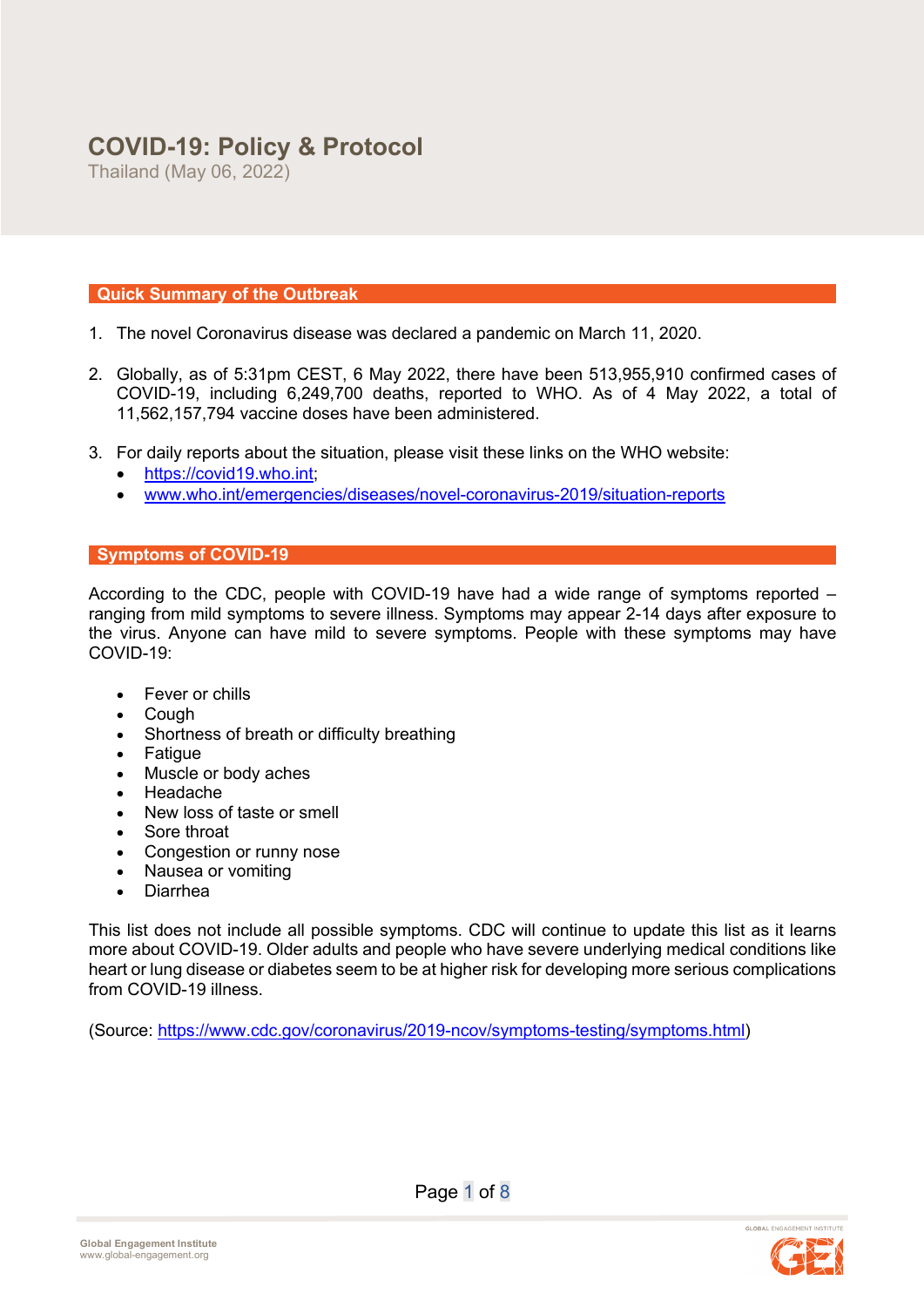### **The Current Situation in Thailand**

- 1. According to the World Health Organization, there have been 4,308,319 confirmed cases of COVID-19 with 28,976 deaths reported from 3 Jan 2020 to 5:31pm CEST, 6 May 2022 in Thailand. As of 1 May 2022, a total of 133,306,033 vaccine doses have been administered.
- 2. After months of strict travel restrictions due to the COVID-19 pandemic, Thailand is gearing up for a return to normalcy by easing some travel restrictions and quarantine requirements and allowing normal tourists to enter the country.
- 3. Healthcare facilities in Thailand can become quickly overwhelmed in a healthcare crisis. Limited hospital capacity throughout Thailand could result in life-threatening delays for emergency medical care. Although healthcare facilities were overwhelmed a few months ago, there are currently enough beds available for COVID-19 patients. The centralized hospitals in big cities (e.g. Bangkok …) have been handling serious cases of COVID-19.

*Main source : https://covid19.who.int/region/searo/country/th https://www.thaiembassy.com/travel-to-thailand/thailand-travel-restrictions*

## **Current Entry and Exit Requirements**

- 1. To make entry to Thailand easier for travelers, the Thai government has come up with the *Thailand Pass*. It collects the travel and medical information on an online platform. The process will take at least 5 up to 7 business days. Travelers cannot enter Thailand until they receive a Thailand Pass, so make sure to apply well in advance. There is no need to wait for a visa (if required) to apply for the Thailand Pass, travelers can already apply for a Thailand Pass even without a visa. A video on how to apply for the Thai Pass can be accessed at *https://www.youtube.com/watch?v=I2ZIQvA8tTg*
- 2. New entry requirements are being introduced on May 1, 2022. Travelers may enter Thailand with or without quarantine based on their vaccination status and country of departure.
- 3. Fully Vaccinated travelers will no longer need to apply to enter Thailand under the Test & Go or Sandbox scheme. A vaccinated traveler does not need to book one night's accommodation in an approved SHA+ hotel or complete an RT-PCR test on arrival. Fully vaccinated foreigners will need to provide proof of insurance and their vaccination certificate when applying for a Thailand Pass.
- 4. Unvaccinated children under 18 years old may travel with vaccinated parents without quarantine.
- 5. Unvaccinated travelers will have two options to enter Thailand:
	- Unvaccinated travelers will be able to enter Thailand under the existing 5-day Alternate Quarantine scheme, OR
	- Unvaccinated travelers will be able to avoid the 5-day Alternate Quarantine by completing an RT-PCR test and uploading the result into their Thailand Pass application. The test cannot be older than 72 hours before their arrival date.

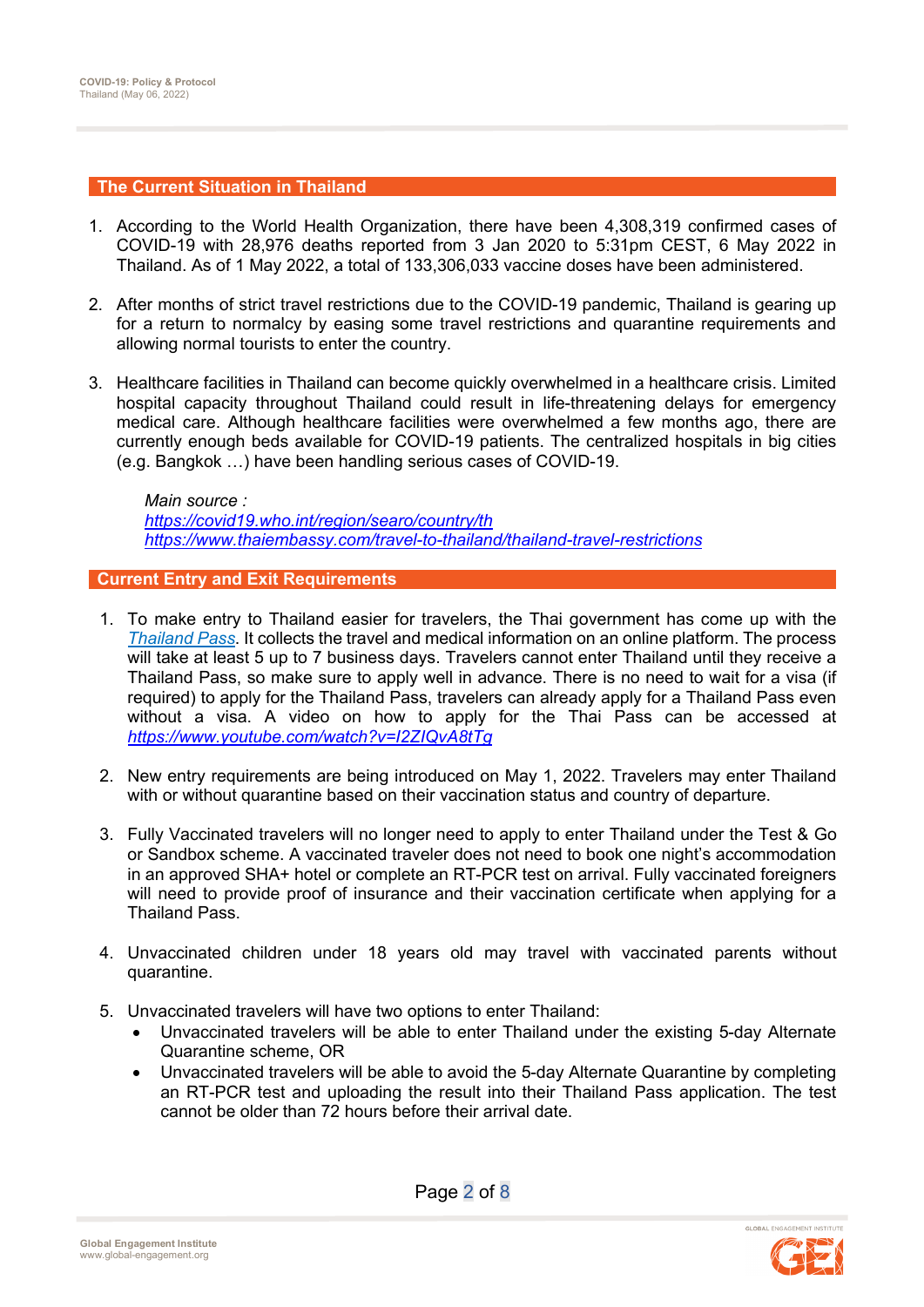- 6. The documents travelers need to provide when applying for a Thailand Pass will depend on the travelers' vaccination status:
	- Vaccinated travelers: a passport profile page; a certificate of full (2 doses) vaccination; and a medical insurance policy with at least USD\$ 10,000 minimum coverage.
	- Unvaccinated travelers NOT doing Alternate Quarantine: a passport profile page; An RT-PCR test result no more than 72 hours before your arrival date; and a medical insurance policy with at least USD\$ 10,000 minimum coverage.
	- Unvaccinated travelers doing Alternate Quarantine: a passport profile page; confirmed booking of SHA+ hotel 5-day Alternate Quarantine package; a pre-booked RT-PCR test on arrival (if not included in your package); and a medical insurance policy with at least USD\$ 10,000 minimum coverage.
- 7. United States citizens should check with the US Department of State for any travel advisory, news, and emergency situations on their website for *Thailand Travel Advisory.*

Main sources: *https://www.tatnews.org/ https://www.thailandpsas.com https://www.thaiembassy.com/travel-to-thailand/test-and-go-thailand https://www.siam-legal.com/thailand-pass.php*

For more information, please visit these websites:

- Ministry of Health in Thailand: *https://ddc.moph.go.th/viralpneumonia/eng/index.php*
- U.S. Embassy in Thailand: *https://th.usembassy.gov/*
- Thailand Embassy in Washington D.C.: *https://thaiembdc.org/*
- US Department of State: *https://travel.state.gov/content/travel/en/traveladvisories/traveladvisories/thailand-traveladvisory.html*
- CDC page on COVID-19: *https://www.cdc.gov/globalhealth/countries/thailand/default.htm*

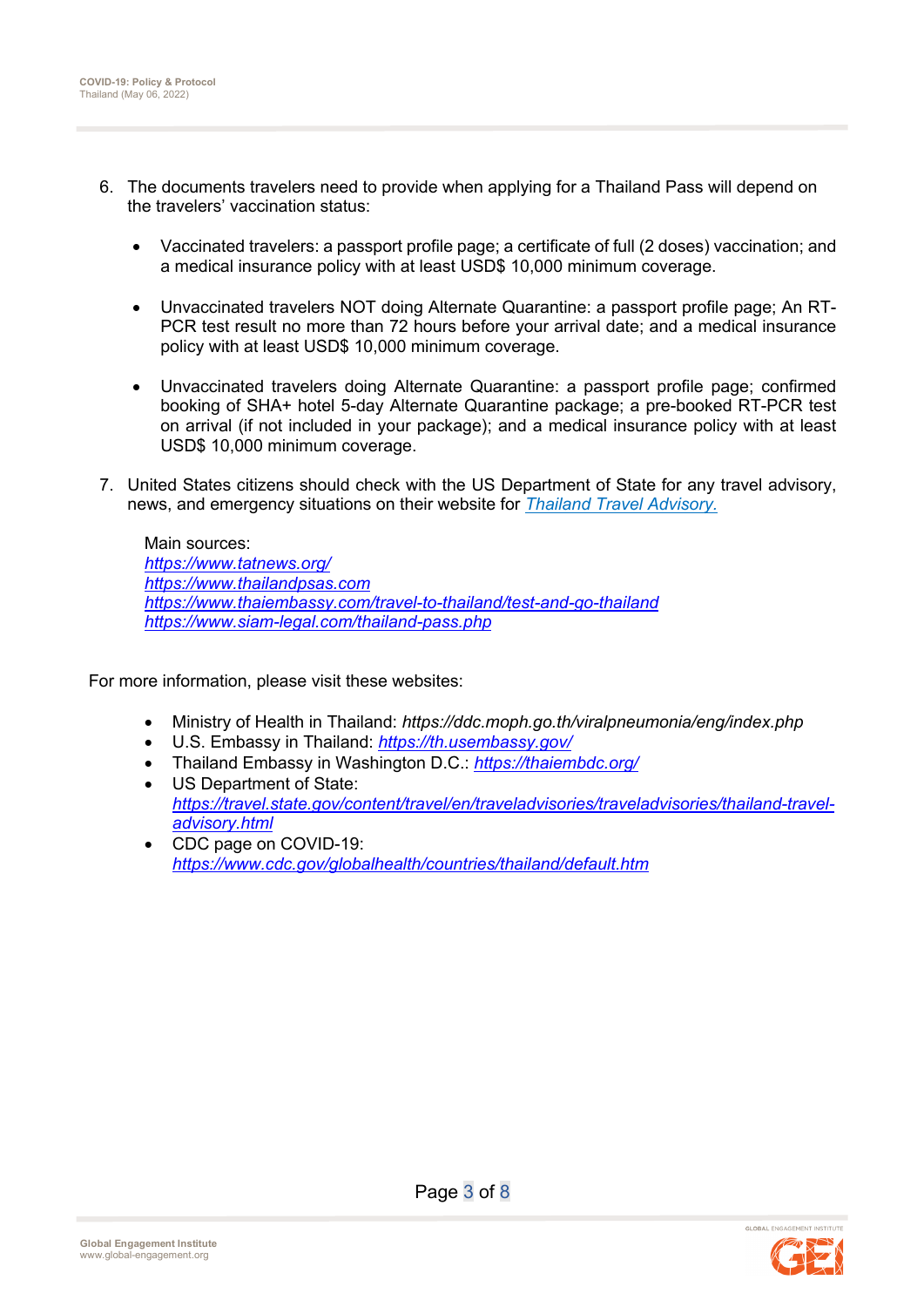## **GEI Global Policy**

- 1. We take daily updates from core, factual, reliable sites:
	- www.who.int/emergencies/diseases/novel-coronavirus-2019/advice-for-public
	- www.cdc.gov/coronavirus/2019-nCoV/summary.html
	- www.worldometers.info/coronavirus
	- Further local in-country sites for Thailand
- 2. We immediately address and action any amendments required to the Company Protocol (see below) arising out of the updates.
- 3. We follow country-specific guidelines and protocols, and those may supersede our Company guidelines and protocols.
- 4. We disseminate the Company Protocol to all in-country staff (including all program managers and guides) and we train and update them before the start of every program.
- 5. We assess program managers and guides prior to each program of their up-to-date knowledge of the available information and their comfort with the Company Protocol.
- 6. We also have an internal written document of our Company Protocol for all in-country staff on how to operate programs during the global COVID-19 spread.

## **GEI Protocol**

- 1. Our staff members are all fully vaccinated. We will as much as possible only work with tourism personnel who have been vaccinated and who have submitted a vaccination certificate to us.
- 2. We have identified the government-appointed medical facilities/clinics/hospitals in Thailand capable of providing the best available care to our clients if required. These are:
	- **BNH Hospital, Bangkok** 9/1 Convent Rd, Silom, Bang Rak, Bangkok 10500, Telephone: +66 2 022 0700
	- **Bumrungrad International Hospital, Bangkok** 33 Soi Sukhumvit 3, Khlong Toei Nuea, Watthana, Bangkok 10110, Telephone: +66 2066 8888
	- **Samitivej Hospital, Bangkok** 133 Sukhum Vit 49, Khlong Tan Nuea, Watthana, Bangkok 10110, Telephone: +66 2 022 2222
	- **Bangkok Hospital Phuket** 2/1 Hongyokutis Rd, Tambon Talat Yai, Mueang Phuket District, Phuket 83000, Telephone: +66 76 254 425
	- **Bangkok Hospital Siriroj** 44 Chalermprakiat Ror 9 Road, Wichit, Mueang Phuket District, Chang Wat Phuket 83000, Telephone: +66 76 361 888

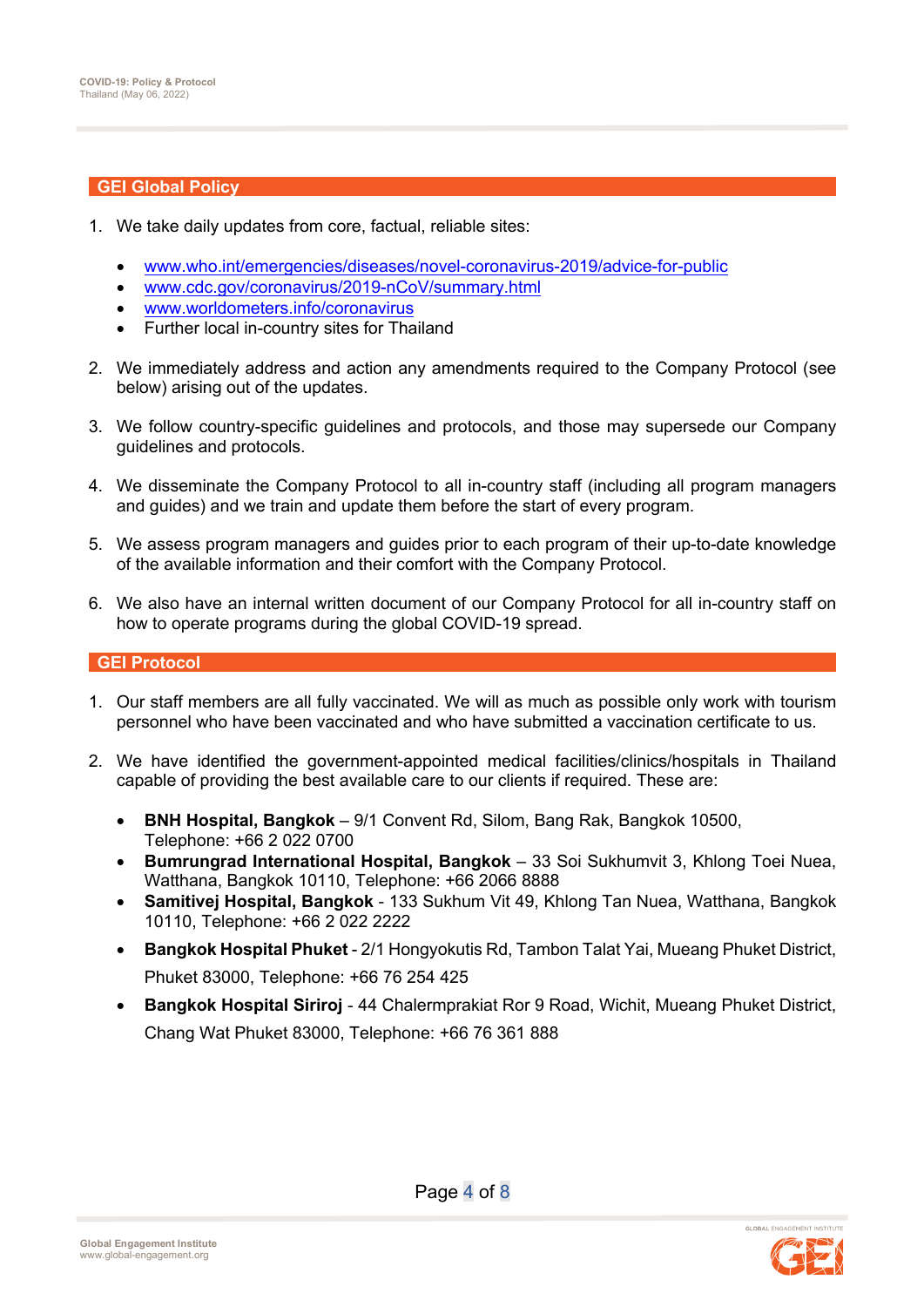- 3. **PCR testing labs are widely available in Thailand.** We have identified the following testing labs:
	- Bangkok Genome Center (Clinic). Price: USD 70 per person + extra USD 20 for medical certificate (if needed). Payment by cash or credit card. Open daily 08:00 to 16:00.
	- Phyathai 2 Hospital. Price: USD 90 per person + extra USD 20 for medical certificate (if needed). Payment by cash or credit card. Open daily 08:00 to 16:00.
	- Phuket Swab Center Laguna by Bangkok Hospital Phuket. Price: USD 90 per person + extra USD 20 for medical certificate (if needed). Payment by cash or credit card. Open daily 08:00 to 16:00.
- 4. We provide our clients with available local COVID-19 related information for pre-departure dissemination.
- 5. **We require that all our guests be fully vaccinated for COVID-19 at least 14 days before travelling to one of our destinations.** Guests who cannot get vaccinated because of a health condition could be exempt upon submission of a medical certificate attesting of the condition. We will review the medical certificate and take a decision on a case-by-case basis. Any further requirements that will be in place such as the submission of negative COVID-19 tests prior to departure and upon arrival will be communicated.
- 6. We request that our clients ensure that all program participants have adequate travel and medical insurance, including medical evacuation insurance.
- 7. Hotels and lodges require that we submit scanned passport copies for each program participant in advance.
- 8. Every GEI Program Manager/Guide ("Guide") is individually briefed about key health and safety measures for each program. This includes the following:
	- On arrival, all guests are requested to alert the Guide immediately if they have any symptoms typical of a cold or flu at any time during the program. For this purpose, he/she ensures that all guests have access to his/her mobile phone/WhatsApp number and email address.
	- The Guide will also proactively approach any guest who shows symptoms (cough, fever, etc.). Such guest is asked to stay at the hotel, to wear a mask, and to avoid contact with other people as much as possible.
	- During the arrival briefing session, the Guide informs all guests about hand washing: www.cdc.gov/healthywater/hygiene/hand/handwashing.html.
	- In case of any concern at any time during the program, the Guide organizes an evaluation by a medical practitioner as soon as possible and follows said practitioner's instructions. He/she will also immediately alert the GEI local office and GEI's global head office.
	- If the quest is suspected of having, or is diagnosed with, COVID-19, the Guide shall follow the GEI policies and also follow the instructions of the local authorities and health facilities. He/she shall also keep GEI's global head office informed at all times so that head office staff can alert and communicate with the client and any emergency contacts.
- 9. **A COVID-19 Safety Officer will be assigned to each program.** The Safety Officer will be responsible for ensuring best practice is followed throughout the program by monitoring behavior, environment, and adherence to agreed hygiene measures. **For groups with up to 20**

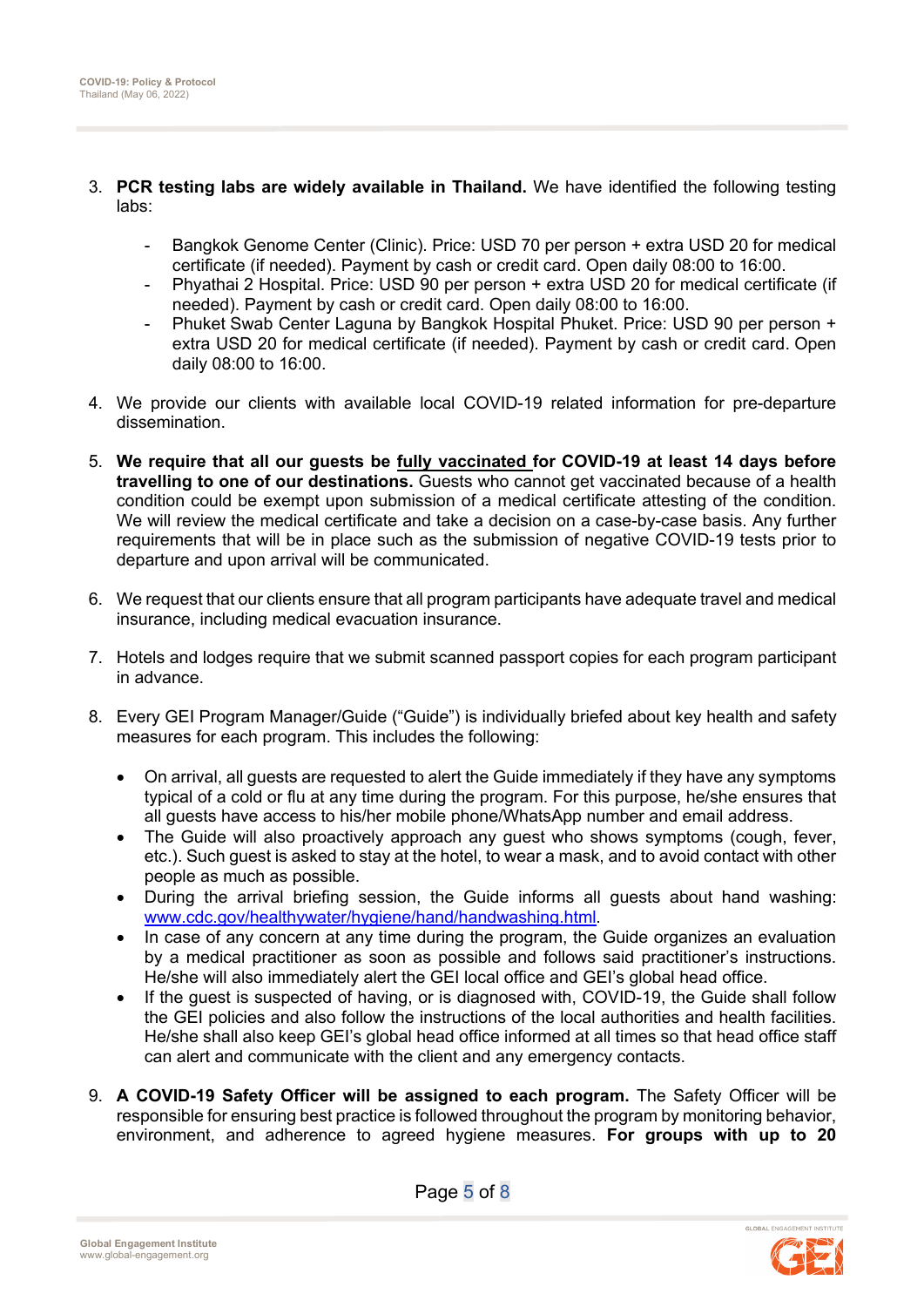**participants, the Program Manager or Guide will play this role and will be supported by other team members who will be on standby in case of an emergency.** For larger groups, the Program Manager or Guide will play this role as well as a second member of our team who will be appointed to be with the group.

10. Specific preventive measures will be put in place and include the following:

- Participants must keep a social distance of 1.5 meters when it is possible to do so.
- Participants should use hand sanitizers regularly and avoid hand shaking.
- Participants must wear a mask in public places or when requested by the Safety Officer.
- Participants must wear a mask when their temperature is being checked
- Masks should meet the following requirements:
	- Have two or more layers of washable, breathable fabric
		- Must completely cover the nose and mouth
		- Fit snugly against the sides of your face and don't have gaps
		- Have a nose wire to prevent air from leaking out of the top of the mask
	- o It is important to change face masks that cannot be washed or reused at least every day and to dispose safely of any used face masks in a bin bag that is then closed tightly.
	- $\circ$  If masks are taken off to eat or drink, it is important to place them somewhere safe to keep them clean, such as in the pocket, purse, or in a paper bag.

### **We strongly recommend that participants use N95 masks (if those are available in their country) or surgical masks. We do not recommend that participants use cloth masks as those do not offer sufficient protection. Please note that N95 masks are available in Thailand with various standards, so it is important that participants bring their own.**

- Vehicle configuration and utilization limits will be applied as per industry protocols and per agreement with client.
- Participants will be encouraged to occupy the same seat for the day, if not the whole program.
- Number of occupants on game drive vehicles will be limited.
- Accommodation: **Single rooms will be reserved for all participants unless otherwise instructed. If rooms are to be shared, rooming lists are to be adhered to and not changed during the course of the program.**
- 11. Personal protective equipment (PPE):
	- No PPE (including facemasks) or cleaning/sanitizing supplies will be provided for travelers unless specifically requested and travelers will be expected to bring their own.
	- Hand sanitizer will be available on embarkation and disembarkation of vehicles, and at all sites in line with global industry protocols.
	- GEI will have on hand a limited emergency supply of face masks should guests need to buy some for themselves. It will be a small supply and guests are generally expected to have enough masks for the duration of the trip.
	- GEI will supply face masks and sanitizer for all ground staff and drivers.

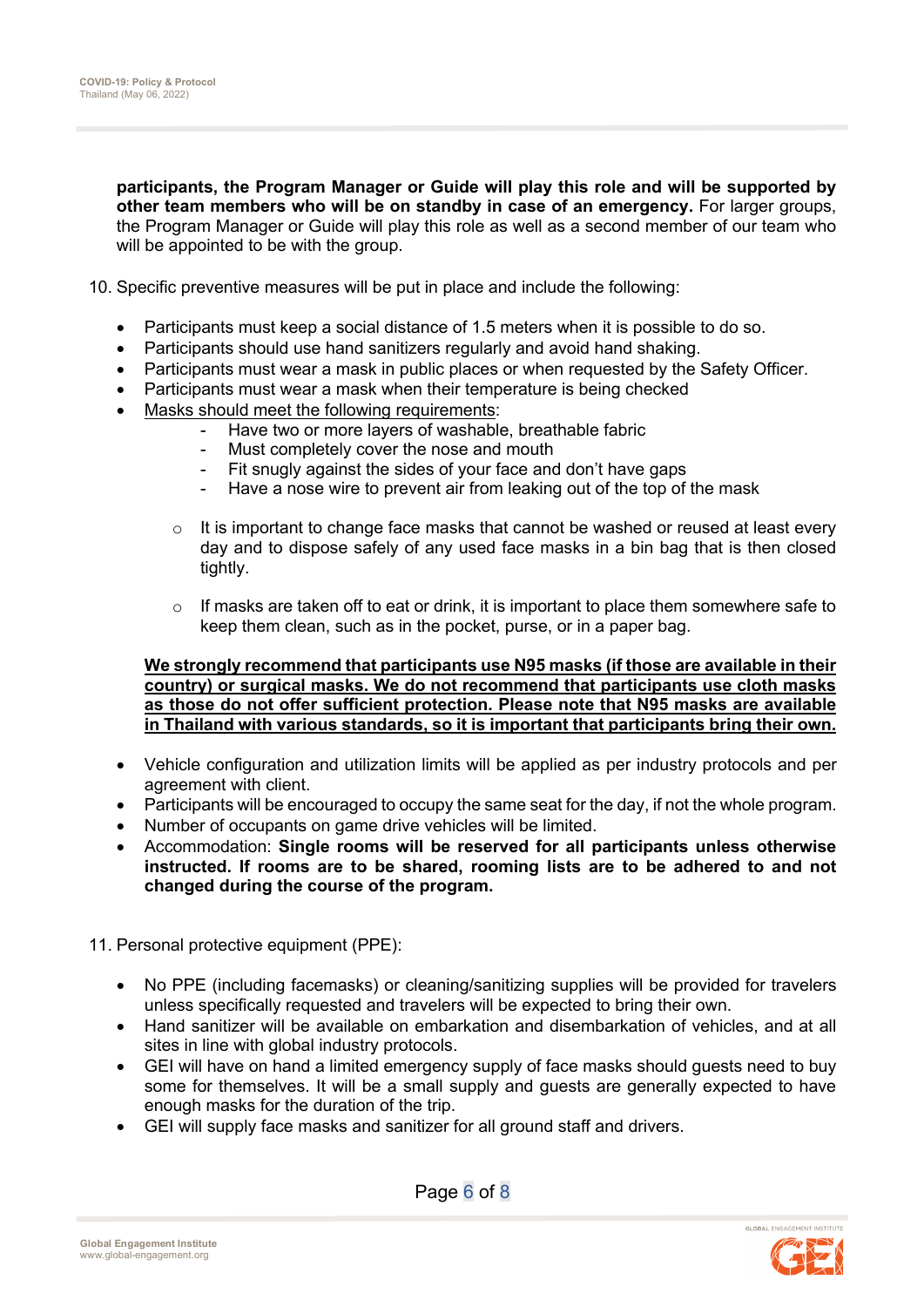12. Temperature checks and symptoms scanning:

- **Daily temperature checks and visual assessment of any COVID-19 related symptoms will be conducted and recorded by the GEI Safety Officer/guide. In some cases, GEI may ask participants to monitor their temperature and health, and to inform the Safety Officer/guide if they are unwell and/or have fever.**
- **If applicable, during the daily monitoring by GEI, the Safety Officer/guide will do the following:**
	- Take every participant's temperature with a handheld thermometer each morning.
	- Assess if a participant is showing any other symptoms of COVID-19.
	- Wear a face mask while doing the readings, and so must each program participant.
	- $-$  Have a clip board with a participant list for every day, where the reading of each participant will be recorded, thus always keeping the record up to date.
- If the temperature check by the Safety Officer/guide shows that a person has an initial elevated temperature (37.5 C or higher on the forehead and 36.2 C or higher on the wrist), the test will be repeated 10 minutes later. If the temperature is then still 37.5 C or higher on the forehead or 36.2 C or higher on the wrist, the participant will be sent to his/ her room, and the temperature check will be repeated an hour later by the Safety Officer or by a GEI member of staff. If the temperature is still high an hour later, the GEI Safety officer or GEI member of staff will call the nurse on duty. If the group is out in the field, the participant will be requested to wear a face mask and will be seated on the back seat of the bus, until the temperature check can be repeated an hour later. If the temperature is still high an hour later, the participant will be taken to the nearest hospital for a check-up and medication if needed. The participant will self-isolate. The GEI Safety Manager will decide if a PCR test needs to be taken and will advise the participant accordingly. The cost of the PCR test and isolation room will be at the participants' expense.
- If a participant does not have a temperature but is showing other signs of COVID-19 during the program, he/she will be asked to self-isolate until a PCR test is conducted. If the group is out in the field, the participant will be requested to wear a face mask at all times and will be seated on the back seat of the bus or be taken to the nearest hospital for a check-up and medication. The cost of the PCR test and isolation room will be at the participants' expense.
- **Reminder: Temperature screening will not identify a person who has COVID-19 who is asymptomatic (not showing any symptoms), does not have an elevated temperature as one of their symptoms, or is on medication that reduces their temperature. A person may also have an elevated temperature for other reasons, including a medical condition not related to COVID-19.**
- 13. All lodges and hotels temperature generally screen their guests daily, upon entering reception & restaurant area(s) and bar(s). In case any person has a high temperature (confirmed 37.5 or higher), he/ she has to go to an isolation room at the hotel until a doctor or nurse can be dispatched to perform the COVID-19 test. The isolation room and COVID-19 test will be for the